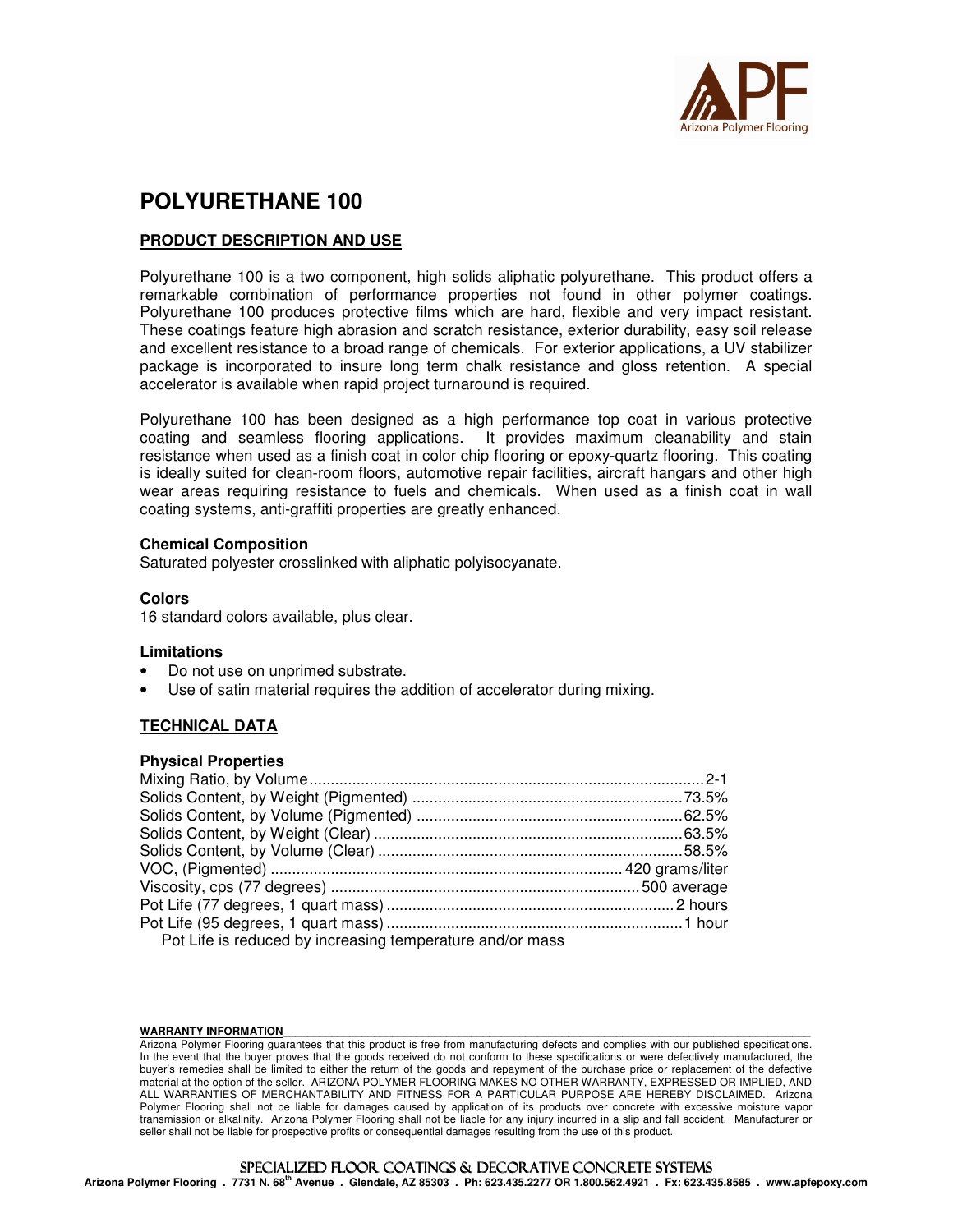# **TECHNICAL DATA (Cont'd.)**

|  |  |  |  | Dry Times (77 degrees) |
|--|--|--|--|------------------------|
|--|--|--|--|------------------------|

| time. | Higher temperatures will shorten cure time and lower temperatures will lengthen cure |
|-------|--------------------------------------------------------------------------------------|

#### **Performance Properties**

| Tabor Abrasion (1000 gm. load 1000 cycles, CS 17 wheel) 34 mg. loss     |  |
|-------------------------------------------------------------------------|--|
|                                                                         |  |
| Impact Resistance (ASTM D-2794)passes 160 inch-pound direct and reverse |  |

### **CHEMICAL AND STAIN RESISTANCE (ASTM D-1308 24 HOUR IMMERSION)**

## **GENERAL INFORMATION**

#### **Moisture Vapor Emissions/Alkalinity Precautions**

All interior concrete floors not poured over an effective moisture vapor retarder are subject to possible moisture vapor transmission and related high levels of alkalinity that may lead to blistering and failure of the coating system. It is the coating applicator's responsibility to conduct calcium chloride and relative humidity probe testing to determine if excessive levels of vapor emissions or alkalinity are present before applying any coatings. These test kits are available from APF. Arizona Polymer Flooring and its sales agents will not be responsible for coating failures due to undetected moisture vapor emissions or related high levels of alkalinity.

#### **Surface Preparation**

Polyurethane 100 is intended to be applied over primed or previously coated surfaces. Do not apply directly to concrete. Surface must be absolutely clean, dry and free from all dirt, wax, oil, chalk, incompatible paint or detergent film. Fully cured, previously coated surfaces must be cleaned and sanded lightly with 80-100 grit sandpaper or otherwise mechanically abraded before recoating. If multiple coats of Polyurethane 100 are applied, apply additional coats as soon as possible. If more than 24 hours has elapsed or the coating cannot be indented with a fingernail, lightly sand surface to insure intercoat adhesion.